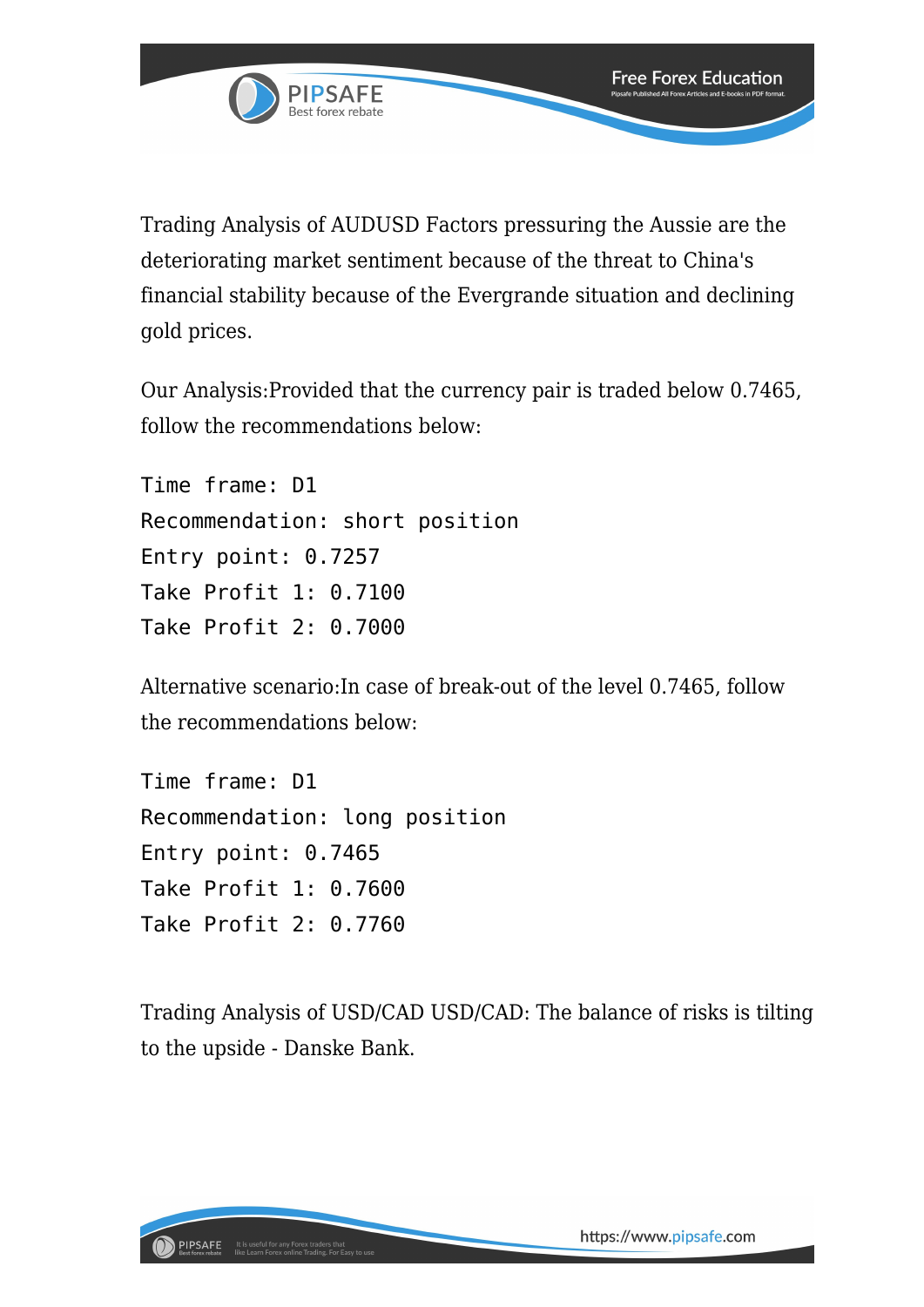

Our Analysis:While the price is above 1.2420, follow the recommendations below:

Time frame: D1 Recommendation: long position Entry point: 1.2645 Take Profit 1: 1.2810 Take Profit 2: 1.2950

Alternative scenario:If the level 1.2420 is broken-down, follow the recommendations below:

Time frame: D1 Recommendation: short position Entry point: 1.2420 Take Profit 1: 1.2250 Take Profit 2: 1.2130

Trading Analysis of AUDUSD Gold Intraday: rebound expected.

Pivot:1745.00

Our preference:Long positions above 1745.00 with targets at 1775.00 & 1785.00 in extension.

Alternative scenario:Below 1745.00 look for further downside with 1737.00 & 1730.00 as targets.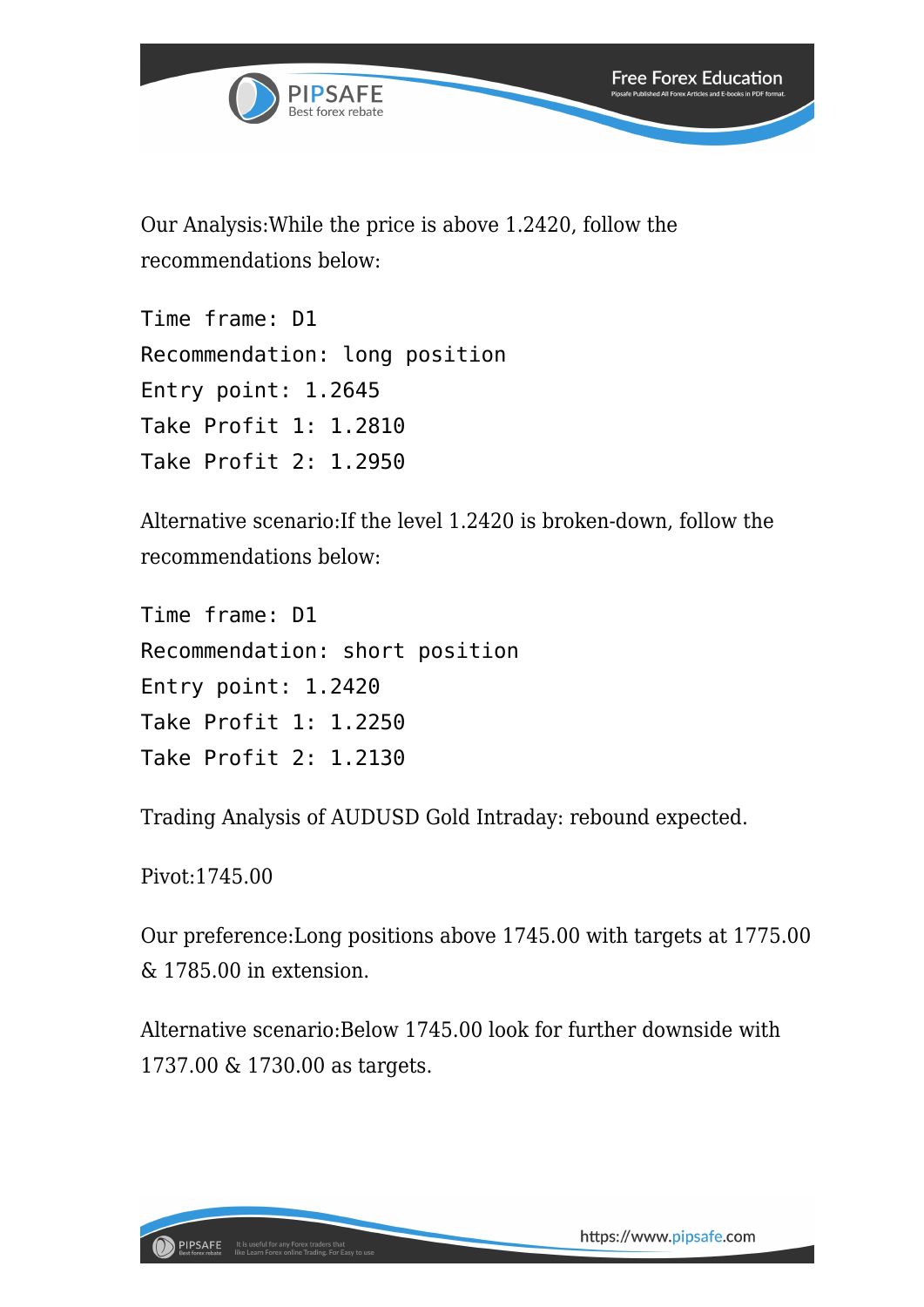

## Comment:The RSI calls for a rebound.



Silver spot Intraday: expect 23.05.

Pivot:22.40

Our preference:Long positions above 22.40 with targets at 22.87 & 23.05 in extension.

Alternative scenario:Below 22.40 look for further downside with 22.22 & 22.08 as targets.

Comment:The RSI is bullish and calls for further upside.

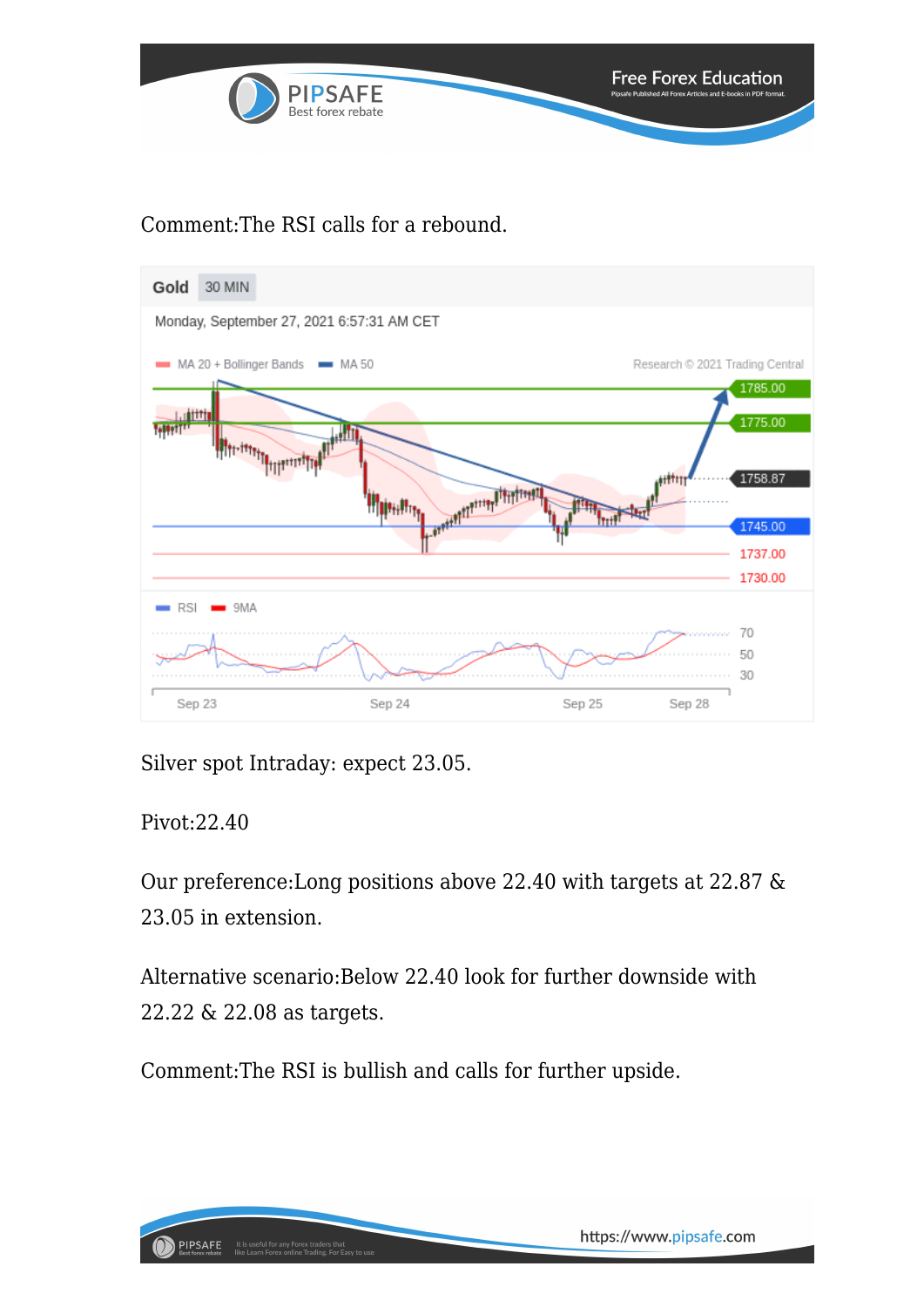

## [FBS Forex Broker Details](https://www.pipsafe.com/Broker-Details/?broker=FBS)

[FBS Forex Rebates](http://www.fbs.com/?ppk=pipsafe)

## **About FBS**

FBS Company started its glorious history in 2009 and is now taking the lead among the most popular international brokers.

Throughout the years of its fruitful work, FBS has acquired Best of the best title which made us a favorite among hundreds thousands